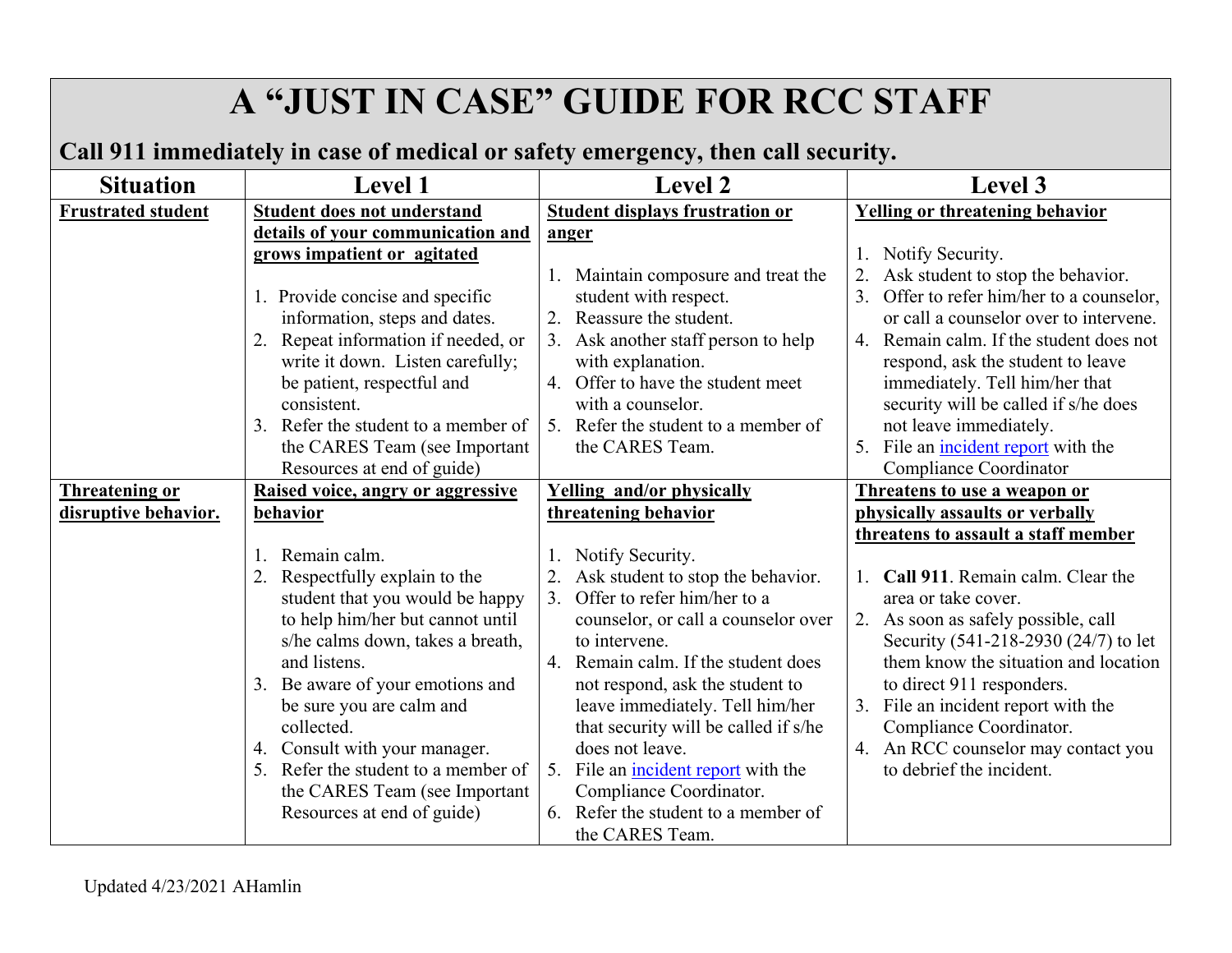| <b>Mental Health issues</b>  | <b>Student seems depressed or</b>                                                                                                                                                                                                                                                                                                                                                                                                                                                                                                                                                                                                             | <b>Student upset and crying or</b>                                                                                                                                                                                                                                                                                                                                                                                                                                   | <b>Student is threatening to commit</b>                                                                                                                                                                                                                                                                                                                                                                                                                                                                                                                                                                                                                  |
|------------------------------|-----------------------------------------------------------------------------------------------------------------------------------------------------------------------------------------------------------------------------------------------------------------------------------------------------------------------------------------------------------------------------------------------------------------------------------------------------------------------------------------------------------------------------------------------------------------------------------------------------------------------------------------------|----------------------------------------------------------------------------------------------------------------------------------------------------------------------------------------------------------------------------------------------------------------------------------------------------------------------------------------------------------------------------------------------------------------------------------------------------------------------|----------------------------------------------------------------------------------------------------------------------------------------------------------------------------------------------------------------------------------------------------------------------------------------------------------------------------------------------------------------------------------------------------------------------------------------------------------------------------------------------------------------------------------------------------------------------------------------------------------------------------------------------------------|
|                              | anxious                                                                                                                                                                                                                                                                                                                                                                                                                                                                                                                                                                                                                                       | expressing suicidal thoughts                                                                                                                                                                                                                                                                                                                                                                                                                                         | suicide                                                                                                                                                                                                                                                                                                                                                                                                                                                                                                                                                                                                                                                  |
|                              | 1. In a private conversation, let the<br>student know that you are<br>concerned.<br>2. Tell the student that the<br><b>Counseling Department offers</b><br>free counseling to students.<br>3. Offer to walk student to the<br>Counseling Center; for services<br>via remote learning, offer to call<br>the Counseling Center for<br>student so they can receive an<br>immediate call back.<br>4. Make a referral to a Counselor<br>for outreach, informing student<br>that a referral is being made and<br>a counselor will be in touch.<br>5. Consider making a referral to a<br>member of the CARES Team<br>(see the important resources at | 1. Walk the student over to the<br>Counseling Department for<br>immediate crisis counseling or ask<br>a counselor to come to meet the<br>student at your office. For services<br>via remote learning, call/email the<br>Counseling Front Desk to get<br>connected to the on-call Crisis<br>Counselor during normal RCC<br>business hours.<br>Make a referral to the Counselor<br>who sits on the CARES Team (See<br>the important resources at the end<br>of guide). | <b>Call 911.</b><br>If student is on campus, walk the<br>1.<br>student over to the Counseling<br>Department for immediate crisis<br>counseling or ask a counselor to<br>come to meet the student at your<br>location. If the student is in a virtual<br>environment, call the Counseling<br>Front Desk and request to speak with<br>the on-call Crisis Counselor during<br>normal RCC business hours.<br>2. If the student is off campus, call 911<br>and request that a police officer<br>conduct a wellness check on the<br>student. Provide address and phone<br>number and a description of the<br>student. This is <b>not</b> a FERPA<br>violation. |
| <b>Student appears to be</b> | end of guide)<br>First time student appears to be                                                                                                                                                                                                                                                                                                                                                                                                                                                                                                                                                                                             | Repeated behavior that violates the                                                                                                                                                                                                                                                                                                                                                                                                                                  | 3. Complete an incident report.<br><b>Student exhibiting threatening or</b>                                                                                                                                                                                                                                                                                                                                                                                                                                                                                                                                                                              |
| under the influence of       | under the influence of drugs or                                                                                                                                                                                                                                                                                                                                                                                                                                                                                                                                                                                                               | <b>RCC Drug-Free campus</b>                                                                                                                                                                                                                                                                                                                                                                                                                                          | violent behavior or openly selling                                                                                                                                                                                                                                                                                                                                                                                                                                                                                                                                                                                                                       |
| drugs or alcohol             | alcohol                                                                                                                                                                                                                                                                                                                                                                                                                                                                                                                                                                                                                                       |                                                                                                                                                                                                                                                                                                                                                                                                                                                                      | drugs on campus                                                                                                                                                                                                                                                                                                                                                                                                                                                                                                                                                                                                                                          |
|                              | 1. Remind the student:<br>"The following behaviors are<br>prohibited by the RCC Code of<br>Conduct"<br>o Illegal or unauthorized<br>distribution, possession, use or<br>being under the influence of<br>alcohol,                                                                                                                                                                                                                                                                                                                                                                                                                              | Submit an <i>incident report</i> to the<br>1.<br>Compliance Coordinator<br>Sanctions may include reprimand,<br>exclusion from campus,<br>disciplinary probation, suspension,<br>expulsion or other sanctions the<br>Compliance Coordinator may<br>impose.                                                                                                                                                                                                            | 1. Call 911.<br><b>Contact Security</b><br>2.<br>3.<br>Complete an <i>incident report.</i><br>3. Sanctions may include reprimand,<br>exclusion from campus, disciplinary<br>probation, suspension, expulsion or<br>other sanctions the Compliance<br>Coordinator may impose.                                                                                                                                                                                                                                                                                                                                                                             |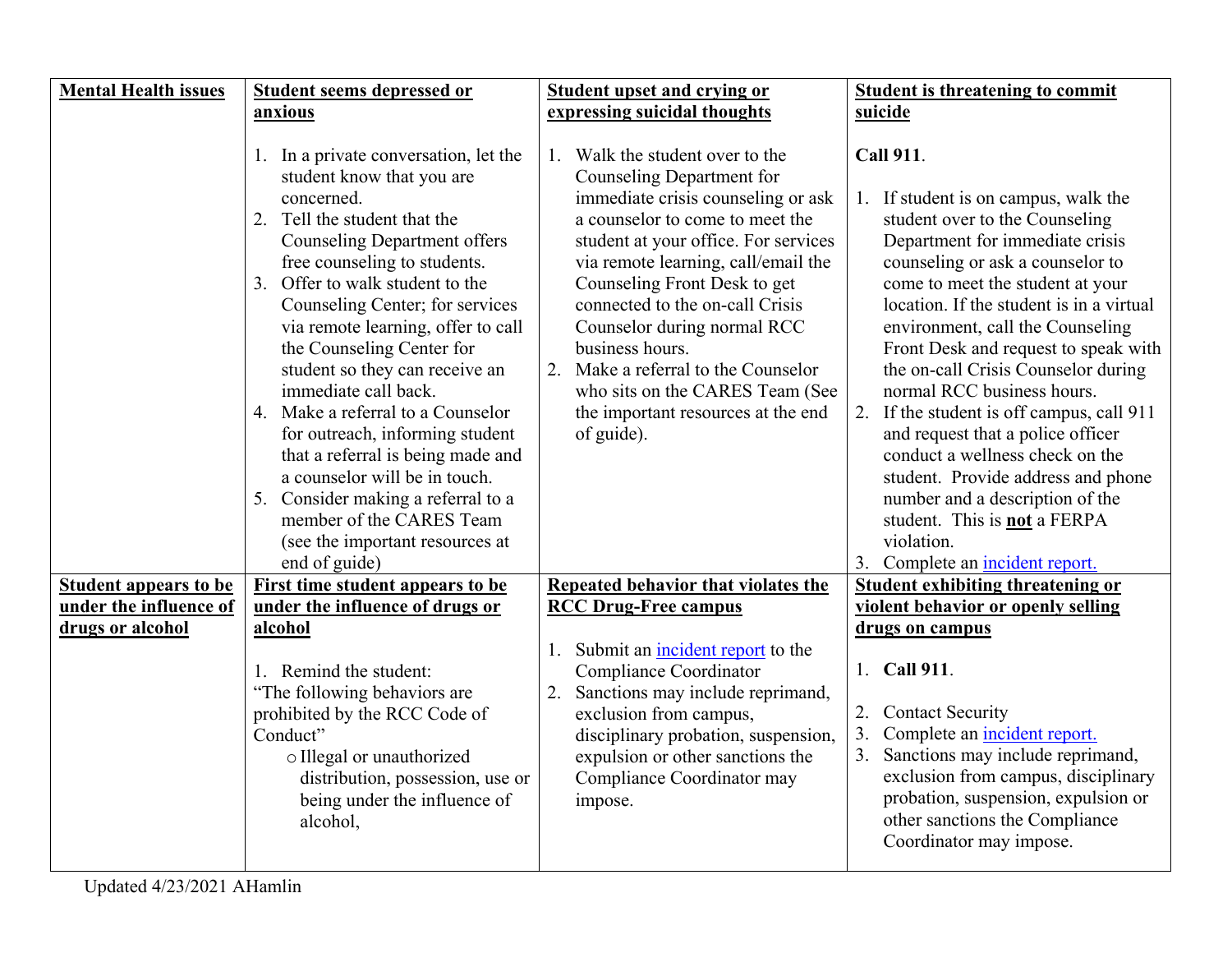|                                                    | o illegal drugs or controlled<br>substances on college property<br>or at college sponsored or<br>supervised functions.<br>2. Have a manager ask the student<br>to leave the area and remain<br>supervised until somebody can<br>pick them up (do not allow an<br>intoxicated student to drive) and<br>to return to campus when not<br>under the influence.<br>Submit an incident report to the<br>3.<br>Compliance Coordinator |                                                                                                                                                |  |
|----------------------------------------------------|--------------------------------------------------------------------------------------------------------------------------------------------------------------------------------------------------------------------------------------------------------------------------------------------------------------------------------------------------------------------------------------------------------------------------------|------------------------------------------------------------------------------------------------------------------------------------------------|--|
| <b>Theft of supplies</b>                           | <b>Suspected theft</b>                                                                                                                                                                                                                                                                                                                                                                                                         | <b>Witnessed theft</b>                                                                                                                         |  |
|                                                    | 1. Notify Security.<br>2. Discuss your concerns about a<br>student with your manager.                                                                                                                                                                                                                                                                                                                                          | Notify Security.<br>Immediately complete an <i>incident</i><br>report and provide documentation<br>to Facilities and Compliance<br>Coordinator |  |
| <b>Student seen carrying</b>                       | <b>Student seen carrying a concealed</b>                                                                                                                                                                                                                                                                                                                                                                                       | <b>Student seen carrying a concealed</b>                                                                                                       |  |
| a concealed weapon,<br><u>or openly carrying a</u> | weapon, or openly carrying a<br>weapon outside an RCC building.                                                                                                                                                                                                                                                                                                                                                                | weapon, or openly carrying a<br>weapon inside an RCC building.                                                                                 |  |
| weapon                                             |                                                                                                                                                                                                                                                                                                                                                                                                                                |                                                                                                                                                |  |
|                                                    | Oregon is an open-carry state and<br>there is no reason to call 911                                                                                                                                                                                                                                                                                                                                                            | 1. Call 911                                                                                                                                    |  |
|                                                    | unless threatening behavior is                                                                                                                                                                                                                                                                                                                                                                                                 | 2. Notify security.                                                                                                                            |  |
|                                                    | observed.                                                                                                                                                                                                                                                                                                                                                                                                                      | 3. File incident report with                                                                                                                   |  |
|                                                    |                                                                                                                                                                                                                                                                                                                                                                                                                                | Compliance Coordinator                                                                                                                         |  |
|                                                    | 1. Notify security<br>File incident report with                                                                                                                                                                                                                                                                                                                                                                                |                                                                                                                                                |  |
|                                                    | Compliance Coordinator                                                                                                                                                                                                                                                                                                                                                                                                         |                                                                                                                                                |  |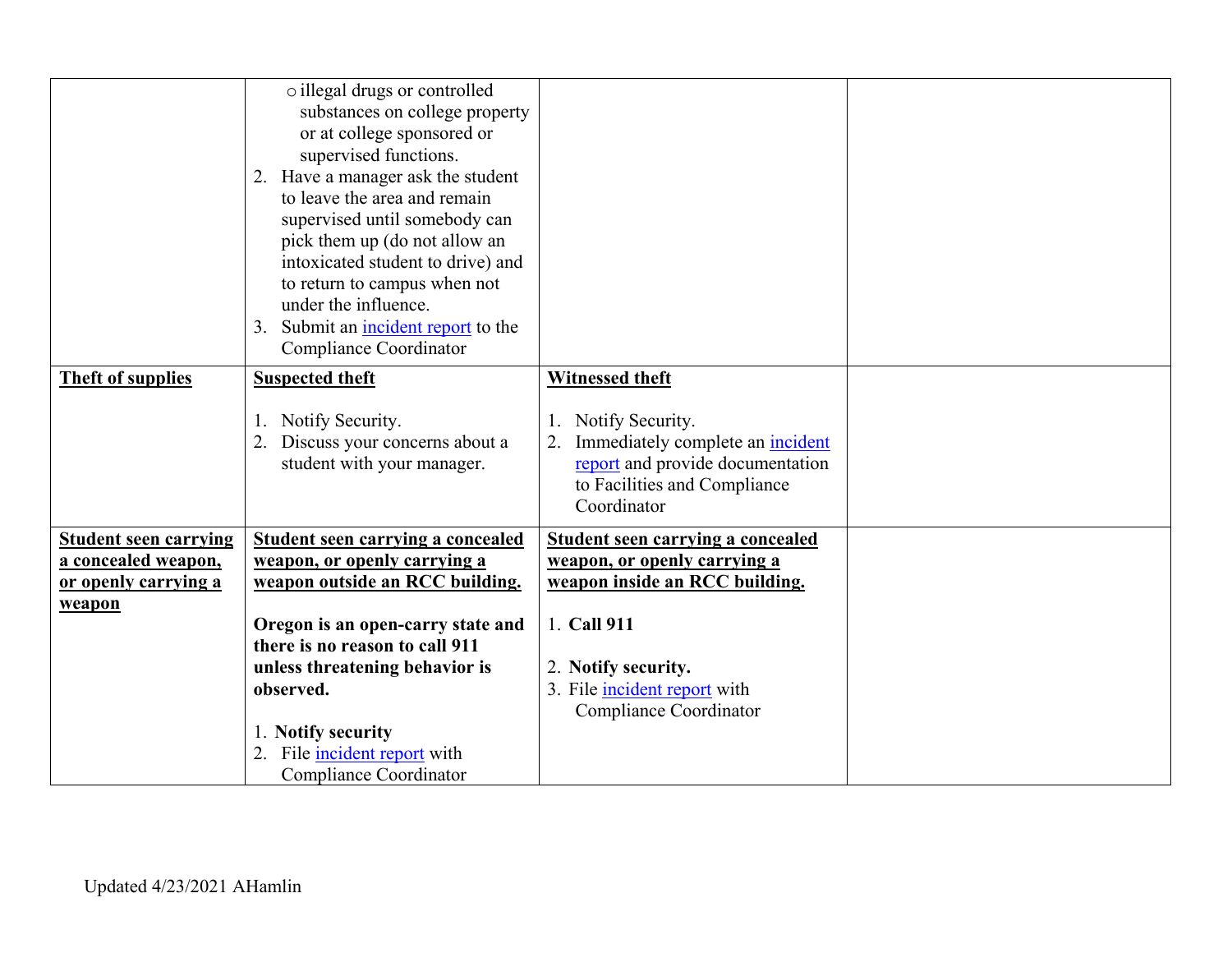| <b>Forgery, Misuse/</b> | Discrepancies, errors, or gaps in                                                                                                                                                                                                                                                                                                                                                                                 | <b>Repeated errors/suspected</b>                                                                                                                                |                                                                                                                                                                                     |
|-------------------------|-------------------------------------------------------------------------------------------------------------------------------------------------------------------------------------------------------------------------------------------------------------------------------------------------------------------------------------------------------------------------------------------------------------------|-----------------------------------------------------------------------------------------------------------------------------------------------------------------|-------------------------------------------------------------------------------------------------------------------------------------------------------------------------------------|
| <b>Falsification of</b> | information provided                                                                                                                                                                                                                                                                                                                                                                                              | intentional deception                                                                                                                                           |                                                                                                                                                                                     |
| documents, false        |                                                                                                                                                                                                                                                                                                                                                                                                                   |                                                                                                                                                                 |                                                                                                                                                                                     |
| identification          | 1. Explain the discrepancy and give<br>the student a chance to clarify or<br>provide written documentation.<br>2. Offer options or possible<br>solutions.<br>3. Document in appropriate<br>RogueNet e-file of student as<br>needed.<br>4. Inform student this is a possible<br>violation of the student code of<br>conduct.<br>5. Inform your supervisor of the<br>incident.<br>6. Submit an incident report with | 1. Document and copy everything.<br>Follow department policies and<br>report to supervisor.<br>File an incident report with the<br>2.<br>Compliance Coordinator |                                                                                                                                                                                     |
| Package or backpack     | the Compliance Coordinator.<br>Left by a student who was just in                                                                                                                                                                                                                                                                                                                                                  | Left in the waiting area by student,                                                                                                                            | Package or backpack in the building                                                                                                                                                 |
| left unattended         | vour office/work area, name                                                                                                                                                                                                                                                                                                                                                                                       | <u>name unknown.</u>                                                                                                                                            | but no known connection to a student                                                                                                                                                |
|                         | known.                                                                                                                                                                                                                                                                                                                                                                                                            |                                                                                                                                                                 | or legitimate reason for package.                                                                                                                                                   |
|                         |                                                                                                                                                                                                                                                                                                                                                                                                                   |                                                                                                                                                                 |                                                                                                                                                                                     |
|                         | 1. Place in lost and found and/or<br>call the student to let her/him<br>know the backpack was left.                                                                                                                                                                                                                                                                                                               | 1. Unless there was any suspicious<br>related behavior or threat, place in<br>lost and found.                                                                   | Call 911 for any package that looks<br>like a bomb or if a threat was<br>received.<br>Notify Security.<br>File incident report with Facilities<br>3.<br>and VP of Student Services. |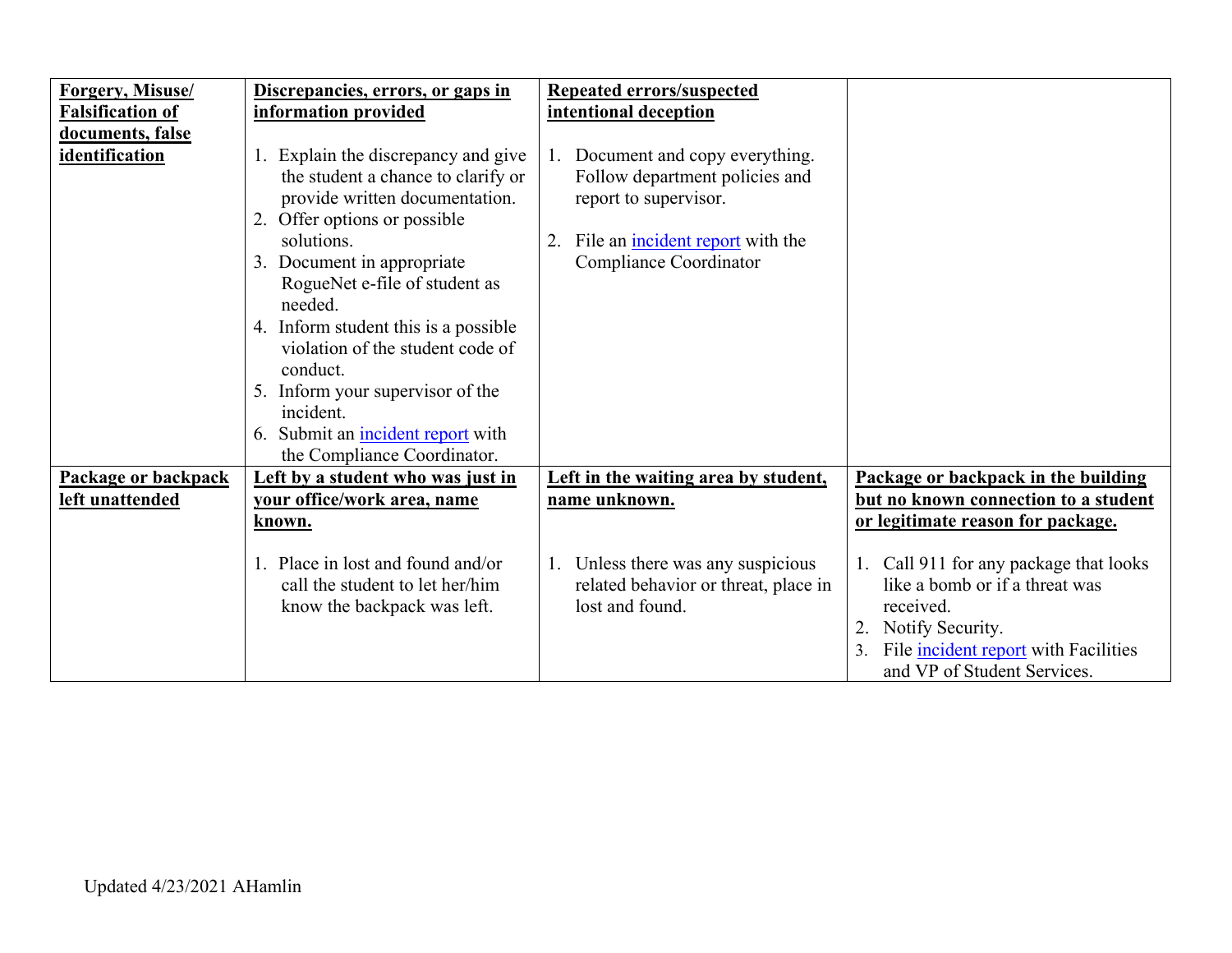| <b>Abuse or</b>           | <b>Minor Computer Equipment Use</b>    | <b>Abuse of Equipment, Records,</b>                  | Viewing of pornographic material or     |
|---------------------------|----------------------------------------|------------------------------------------------------|-----------------------------------------|
| unauthorized use of       | <b>Violation</b>                       | <b>Software, and Passwords</b>                       | websites on RCC computers.              |
| equipment, records,       |                                        |                                                      |                                         |
| software, internet        | 1. Tell student that the behavior is a | Tell student that behavior is a<br>$\mathbf{1}$ .    | 1. Tell student that the behavior is a  |
| resources, passwords,     | violation of the student code of       | violation of the student code of                     | violation of the student code of        |
| and supplies              | conduct.                               | conduct.                                             | conduct.                                |
|                           | 2. Give student guidelines for         | 2. Inform student that s/he has been                 | 2. Inform student that s/he has been    |
|                           | appropriate computer use.              | temporarily excluded from all                        | temporarily excluded from all RCC       |
|                           | 3. File incident report with           | RCC premises.                                        | premises.                               |
|                           | Compliance Coordinator.                | Immediately Contact IT.<br>3.                        | 3. Immediately Contact IT.              |
|                           |                                        | File an incident report with the<br>$\overline{4}$ . | 4. Give student guidelines for          |
|                           |                                        | Compliance Coordinator.                              | appropriate computer use.               |
|                           |                                        |                                                      | 5. File incident report with Compliance |
|                           |                                        |                                                      | Coordinator.                            |
| <b>Student goes into</b>  | Immediate care of student in           | During the seizure,                                  | After the seizure                       |
| seizure                   | seizure                                | 1. Move furniture or hard, sharp                     | 1. Stay with the student until medical  |
|                           | 1. Call 911, even if the student asks  | objects away. Place something soft                   | personnel arrive.                       |
|                           | you not to call. Student may           | under his or her head.                               | 2. Write an accident/injuries incident  |
|                           | refuse transport to a hospital, but    | Do not try to give person water or<br>2.             | report and send to facilities and to    |
|                           | needs to be evaluated by a             | food.                                                | Compliance Coordinator.                 |
|                           | trained professional.                  | 3. Do not attempt to hold the person                 |                                         |
|                           | 2. Notify Security so they can         | down during a seizure.                               | For more info, see:                     |
|                           | direct emergency services.             | 4. Do not put anything in the                        | www.roguecc.edu/access-and-disability-  |
|                           | 3. Move furniture or hard, sharp       | person's mouth; this may result in                   | resources                               |
|                           | objects away from person having        | choking or injury.                                   |                                         |
|                           | seizure. Place something soft          | 5. Roll the student onto their left                  |                                         |
|                           | under his or her head.                 | side, with head tilted downward if                   |                                         |
|                           |                                        | needed to prevent choking on                         |                                         |
|                           |                                        | fluids.                                              |                                         |
| <b>A Student or Staff</b> | <b>Student or staff reports</b>        | <b>Harassment is directed at you</b>                 |                                         |
| member experiences        | harassment or discrimination           | Tell the harasser that you want the                  |                                         |
| sexual harassment or      | 1. Contact a Title IX Coordinator      | behavior to stop immediately. If it                  |                                         |
| discrimination            | and complete a Title IX                | persists, contact a Title IX                         |                                         |
|                           | complaint form.                        | Coordinator and complete a Title                     |                                         |
|                           |                                        | IX complaint form.                                   |                                         |
|                           |                                        |                                                      |                                         |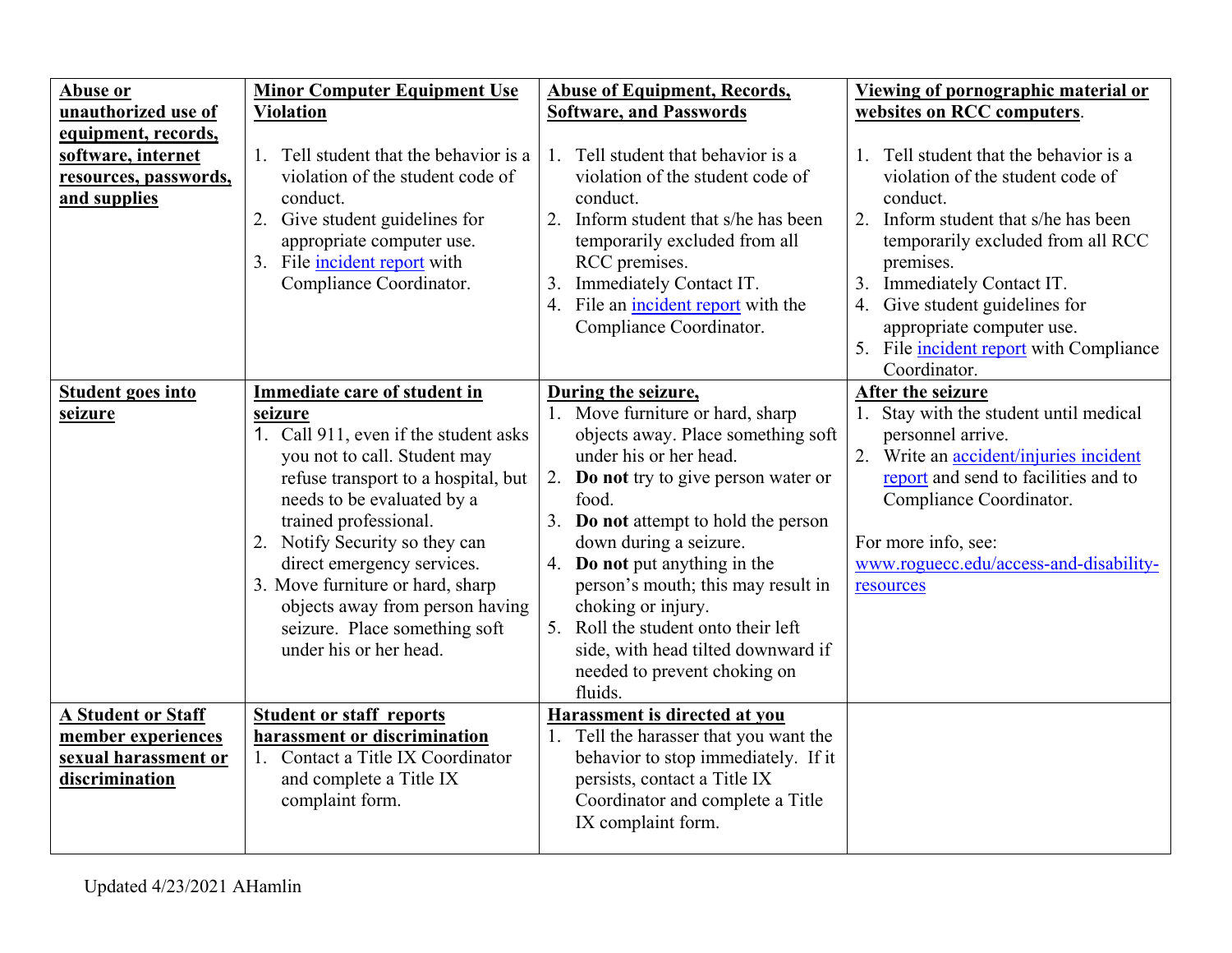## **IMPORTANT RESOURCES**

#### **Campus Security Numbers:** *Call 541-218-2930 after hours and when class is not in session.*

 **RWC:** 541-218-2930 (Available 24 hours a day). **RVC:** 541-218-2931 (M-F 7:00am – 11:00pm, Sat. 7:00am – 7:00pm) **TRC:** 541-218-3639 (M-F 7:00am – 10:30 pm, Sat. 7:00am – 7:00pm) **Sean Taggart** – Director of Risk Management: **Office:** 541-956-7061 **Email:** [staggart@roguecc.edu](mailto:staggart@roguecc.edu) 

#### **Counseling Department:**

**Counseling Front Desk:** 541-956-7443 **Email:** [counselingfrontdesk@roguecc.edu](mailto:counselingfrontdesk@roguecc.edu) 

#### **Student Conduct:**

**Student Conduct: April Hamlin –** Compliance Coordinator (Director of Advising & Compliance): **Office:** 541-956-7255 **Email:** [ahamlin@roguecc.edu](mailto:ahamlin@roguecc.edu) 

#### **Deans**

| <b>August Farnsworth</b>     | Dean of Student Success                | <b>Phone:</b> 541-956-7203 Email: $a\frac{farnsworth(\theta) \text{roguecc.edu}}{a\frac{farnsworth(\theta) \text{roguecc.edu}}{a\frac{arnsworth(\theta) \text{roguecc.edu}}{a\frac{arnsworth(\theta) \text{roguecc.edu}}{a\frac{arnsworth(\theta) \text{roguecc.edu}}{a\frac{arnsworth(\theta) \text{roguecc.edu}}{a\frac{arnsworth(\theta) \text{roguecc.edu}}{a\frac{arnsworth(\theta) \text{roguecc.edu}}{a\frac{arnsworth(\theta) \text{roguecc.edu}}{a\$ |
|------------------------------|----------------------------------------|---------------------------------------------------------------------------------------------------------------------------------------------------------------------------------------------------------------------------------------------------------------------------------------------------------------------------------------------------------------------------------------------------------------------------------------------------------------|
| Dr. Laura Hill               | Dean, Health and Public Service        | <b>Phone:</b> 541-956-7031 <b>Email:</b> $\frac{1}{2}$ <b>lhill</b> $\omega$ roguecc.edu                                                                                                                                                                                                                                                                                                                                                                      |
| <b>Kimberly Freeze</b>       | Dean, Science and Technology           | <b>Phone:</b> 541-956-7117 <b>Email:</b> $k \text{freeze}(a)$ roguecc.edu                                                                                                                                                                                                                                                                                                                                                                                     |
| <b>Navarro Chandler</b>      | Dean, Gen. Ed. And Transfer            | <b>Phone:</b> 541-956-7030 <b>Email:</b> tchandler@roguecc.edu                                                                                                                                                                                                                                                                                                                                                                                                |
| <b>Dr. Jeanine Henriques</b> | Dean, Curriculum & Academic Excellence | <b>Phone:</b> 541-956-7118 Email: $\frac{\text{[henriques]} \text{@roguecc.edu}}{\text{[henriques]} \text{@roguecc.edu}}$                                                                                                                                                                                                                                                                                                                                     |
|                              |                                        |                                                                                                                                                                                                                                                                                                                                                                                                                                                               |

#### **Title IX Coordinators**

| <b>Lead Title IX Coordinator</b> – Jamee Harrington | <b>Office:</b> 541-956-7017 | Email: jharrington@roguecc.edu                      |
|-----------------------------------------------------|-----------------------------|-----------------------------------------------------|
| <b>Title IX Deputy Coordinator – April Hamlin</b>   | <b>Office:</b> 541-956-7255 | <b>Email:</b> $ahamlin@roquecc.edu$                 |
| <b>Title IX Deputy Coordinator - Sean Taggart</b>   | <b>Office:</b> 541-956-7061 | <b>Email:</b> $\text{stagger}(a)\text{roqueue.edu}$ |

#### **Forms and Procedures**

- 1. Students Rights, Freedoms, & Responsibilities: https://web.roguecc.edu/board-policies/ap-5999-student-rights-freedoms-and-responsibilities
- sexual-misconduct 2. Discrimination, Harassment, and Violence, Including Sexual Harassment and Sexual Violence (Title IX): [http://web.roguecc.edu/title-ix-and-](http://web.roguecc.edu/title-ix-and-sexual-misconduct)
- 3. Information Technology Acceptable Use Procedure: [https://web.roguecc.edu/administrative-procedures/information-technology-acceptable-use-ap-](https://web.roguecc.edu/administrative-procedures/information-technology-acceptable-use-ap-037)[037](https://web.roguecc.edu/administrative-procedures/information-technology-acceptable-use-ap-037)

#### **CARE Team Referrals**

- 1. Please email referrals for the Campus Assessment, Response, and Evaluation for Students (CARE) Team to April Hamlin at [ahamlin@roguecc.edu.](mailto:ahamlin@roguecc.edu)
- 2. For concerns about a student at risk of self-harm, please email a referral to Julia Fisher at j<del>fisher@roguecc.edu</del> or via phone 541-956-7195.